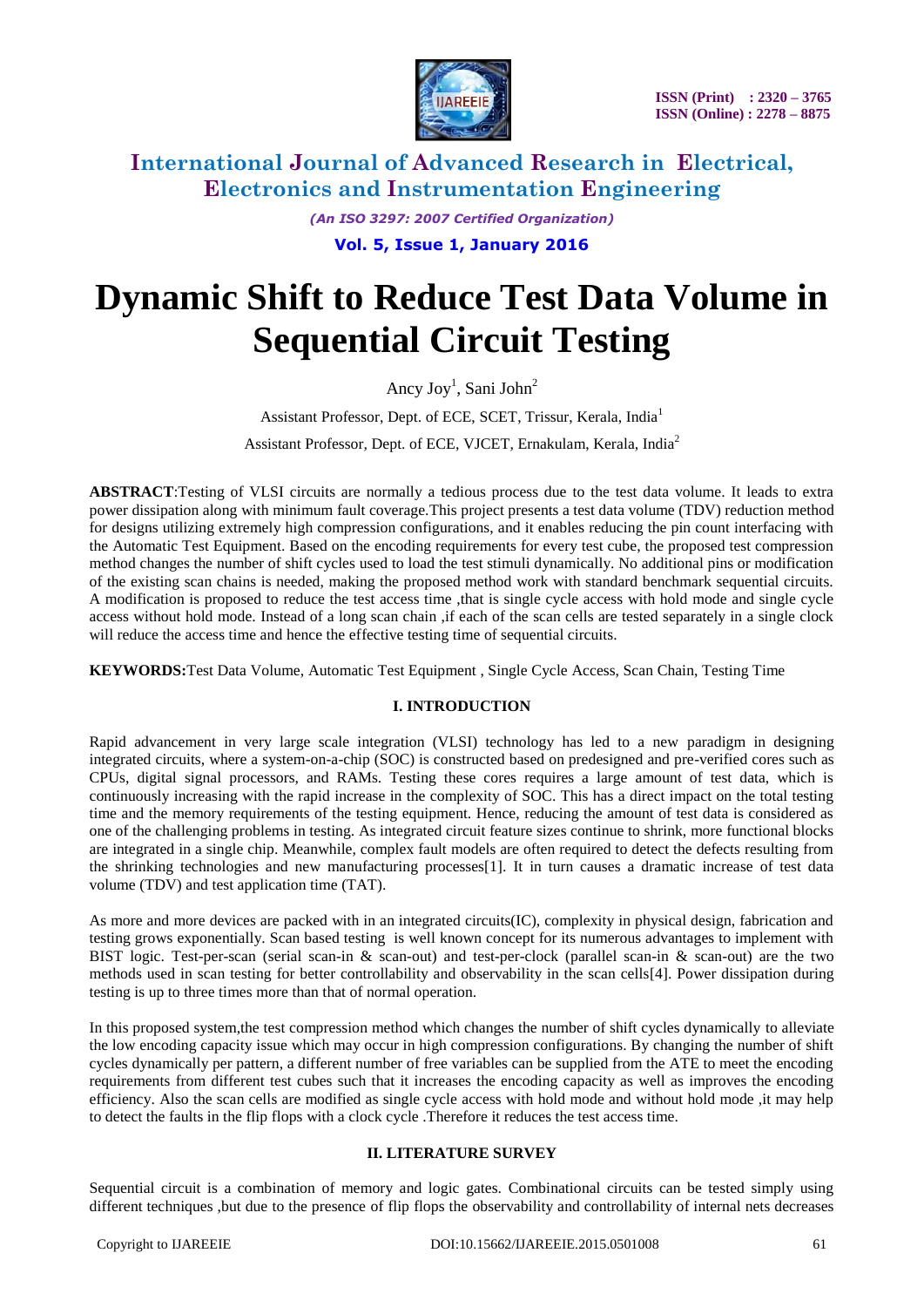

*(An ISO 3297: 2007 Certified Organization)*

### **Vol. 5, Issue 1, January 2016**

.Therefore the difficulty of testing sequential circuits increases .Normally sequential circuits are converted to combinational mode and tested to obtain the fault coverage, Number of methods are used to test the sequential circuits. Time frame expansion method is based on fault-free/faulty-value justification. A synchronous sequential circuit can be represented as a linear iterative array of combinational cells. Each cell represents one time frame in which the current states of the flip-flops become pseudo-input (yi), and the next states become pseudo-outputs (Yi). So, we need to fault simulate the circuit under the given test set to determine faults detected. Improved scan design testing is the combination of LT-RTPG and 3 weight WRBIST.Test patterns generated by the LT-RTPG are selected and scanned into the scan chain to detect easy-to-detect faults and test patterns that are generated by the 3-weight WRBIST are selected to detect the faults that remain undetected after the first session. In Illinois scan chain architecture the scan-in pin that fed the original scan chain is routed to each of the scan chain segments. The segment scan-outs are routed to a multiple input signature register (MISR) as one might do in a logic BIST ed circuit. This option of course necessitates following most logic BIST design rules - e. g., avoiding unknown states, contending internal buses, setup/hold invalidated flip flop captures, or other BIST violations which could corrupt the signature(s).

#### **III. OVER VIEW**

#### **A.SEGMENTATION OF SCAN CHAIN**

For a test cube that is uncompressible when the number of channel inputs becomes small, there is no study to show which portion of specified bits in the test cube causes it to become uncompressible.After examining the locations of the specified bits for some uncompressible test cubes, observed that the uncompressible[2] specified bits come from the scan cells clustered in adjacent shift cycles. To verify this, divided the scan chains into multiple segments as shown in Fig.1. All the scan chains[3] in the design are left aligned along the scan chain inputs. Each column is called a scan slice. The adjacent scan slices are grouped into multiple segments with the same length starting from scan inputs to scan outputs. In Fig.1., two scan chains with different lengths are divided into three segments. That is, most segments included at least one specified bit.



Fig.1. Scan Chains With Three Segments

Then modified the linear equation solver to double the free variables used to solve the uncompressible segments while keeping the number of channel inputs as 2.

#### **B.TEST APPLICATION WITH DYNAMIC SHIFT**

When implementing a new test compression method, it is desirable not to modify the existing scan architecture. In order to allow changing the number of shift cycles dynamically without touching existing scan chains, the scan shift operation illustrated in Fig.2. is carried out as follows:



Fig.2. Scan Shift Operation For Dynamic Shift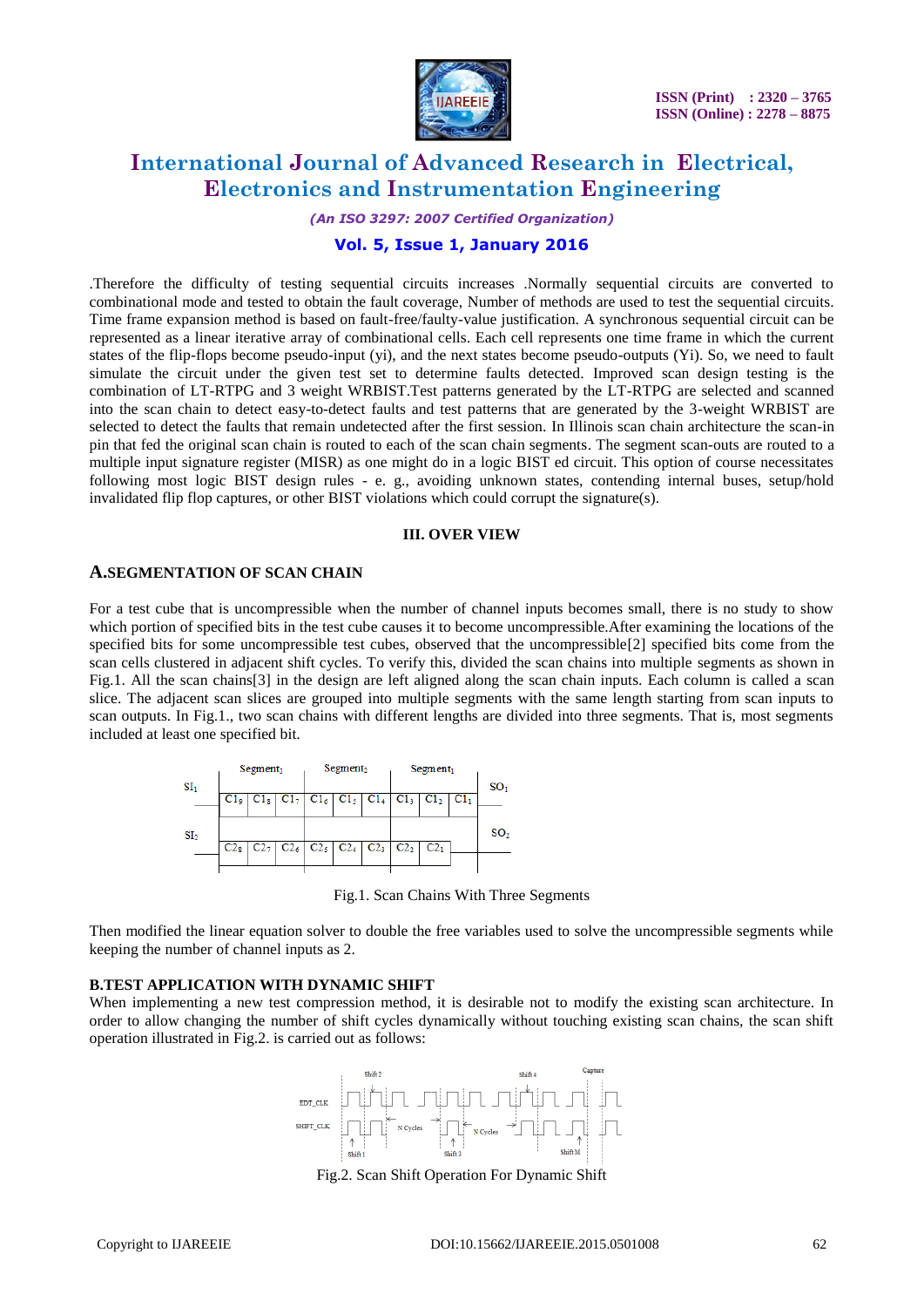

*(An ISO 3297: 2007 Certified Organization)*

### **Vol. 5, Issue 1, January 2016**

By halting SHIFT\_CLK for N cycles and pulsing EDT\_CLK continuously, more free variables are pumped into the decompressor. These free variables are used to encode the next scan slice and the scan slices thereafter.IfSHIFT\_CLKis controlled directly from ATE, no additional hardware is required to support the scan shift operation shown in Fig 3. The additional cycles can be inserted before any shift cycles and the number of halting cycles, N, may vary in different shift cycles. If the shift clock is shared with EDT\_CLK, SHIFT\_CLK can be controlled by gating EDT\_CLK through an additional control pin. This control pin is driven by ATE directly to disable SHIFT\_CLK when it is necessary.

#### **C.SEQUENTIAL CIRCUIT TESTING**

Directly controlling the shift clock of a core from ATE may not always be feasible when embedding the core in SoC. Adding additional control pin per core is impractical in most of designs due to limited top level pins available for testing purpose. To avoid changing the interface between ATE and core inputs, add extra hardware in the decompressor to control the scan shift operations with additional cycles[8]. Fig.3. shows one of possible implementations without adding extra control pin.

In the implementation shown in Fig.3.divide the scan chains into S segments with equal length as shown in Fig.2. If the last segment, i.e., the one close to the scan outputs, is not long enough, additional shift cycles[6] are inserted to make it have the same length as other segments. During shift, each segment is controlled by the segment control data loaded into the segment control register and the size of this register is equal to S. When loading the control value 0 into the i<sup>th</sup> bit, no additional shift cycle is inserted in the i<sup>th</sup> segment. When loading the control value 1 into i<sup>th</sup> bit, N additional cycles will be inserted before every shift cycle in the  $i<sup>th</sup>$  segment. The scan chains are shifted by using the clock, INT\_SHIFT\_CLK, generated internally.



Fig.3. Dynamic Shift Controller

Although the dynamic shift increases the scan shift cycles by N times in the worst case, it increases the encoding capacity without adding channel inputs. By controlling the segments with shift cycles added as needed, it improves the encoding efficiency such that the test cubes could become compressible with a smaller number of channel inputs and more specified bits can be compressed in each test cube.The linear feedback shift registers can be used to generate the test patterns[7].

#### **IV. EXPERIMENTAL DETAILS**

#### A. **SINGLE CYCLE ACCESS STRUCTURE**

Here introduces a new scan cell design as scan cell architecture(SCA)with hold mode, the single cycle access test structure is explained. The feasibility, area, test cycles, power consumption[5], and debugging capabilities of this solution is compared to alternative state-of-the-art methods. The improved method called SCA-Structure without Hold Mode demonstrates further solutions to overcome the area disadvantage of the proposed method. The advantages of the SCAh(SCA with hold) structure and the lower area overhead of the SCA-structure . Here the actual scan cell is replaced with the new one.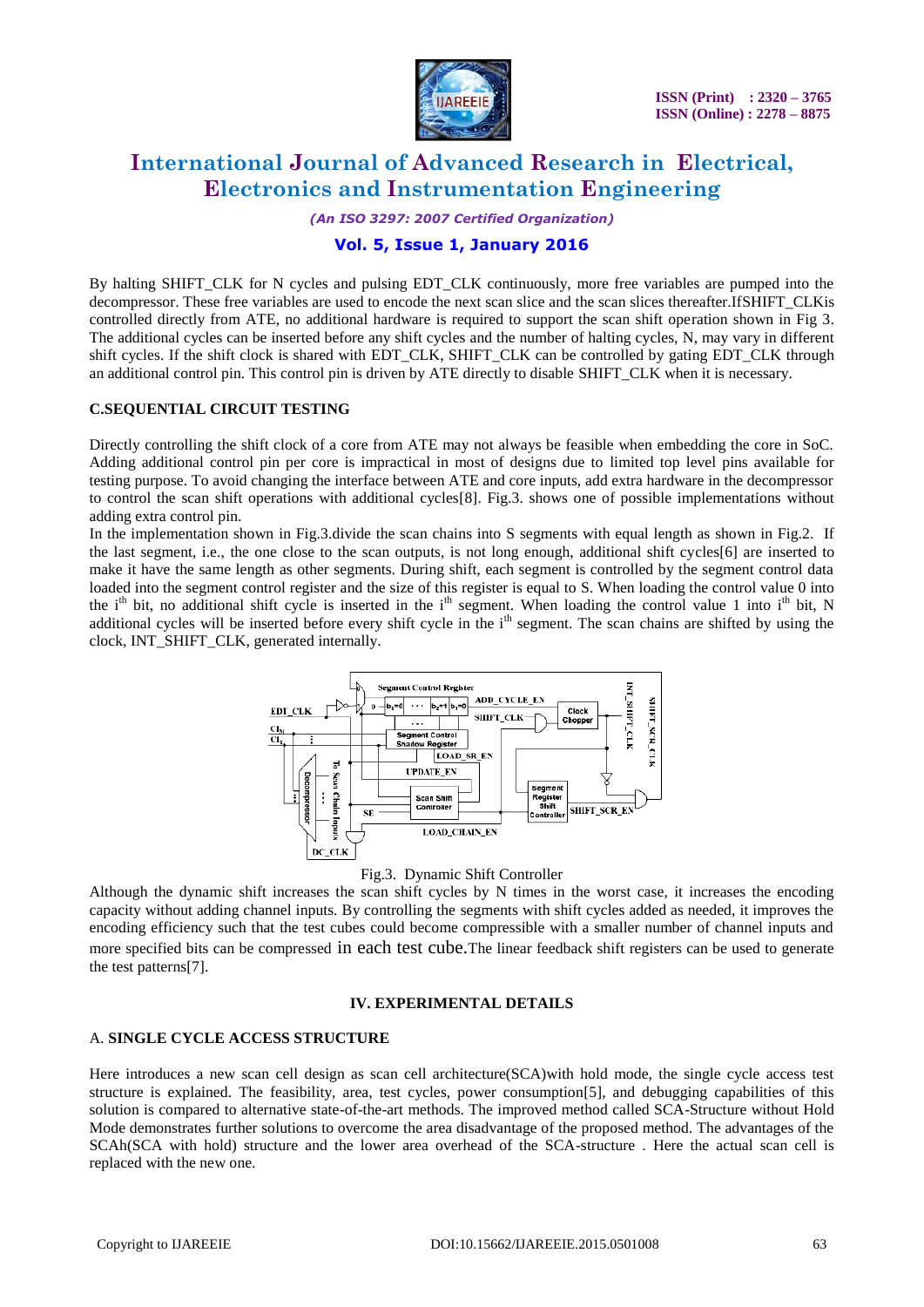

*(An ISO 3297: 2007 Certified Organization)*

### **Vol. 5, Issue 1, January 2016**

#### **B.SCAH-STRUCTURE WITH HOLD MODE**

The key element of the single cycle access structure with hold mode (SCAhS) is the signal cycle access register(Flip-Flop, FF) with hold mode (SCAh-FF).



Fig. 4 SCAH-FF Based On S-FF

It is based on a standard scan register (S-FF) and uses two more 2-to-1multiplexers.The new SCAh-FF can be seen in fig 4. The SCAh-FF has one more input and one more output compared to the standard shift register (S-FF). The inputs clock  $\{clk\}$ , data-in  $\{di\}$ , and scan-in  $\{si\}$  still exists. The scan-enable is now a 2 bit bus  $\{se[0:1]\}$ . An additional scan output pin {so} is added.

#### **V. RESULT AND DISCUSSION**

The simulation results for the 8 bit universal shift register using dynamic shift scan chain is obtained as shown in fig 5.It is associated with two modes of operation. In normal mode ,that is when SE=0.When SE=1 the flip flops act as scan chain and it stores 1 bit in every clock cycle. These memory elements works along with the combinational circuits and behaves as sequential elements. It works based on clock cycles. When SE=1 the flip flops act as scan chain and they test all the memory elements along with the combinational circuit. In normal mode of operation the based on the modes such as 00,01,10,11 the universal shift register will do the operations no change, shift right, shift left and parallel input correspondingly.



In Single Cycle Access with hold mode all the flip flops are tested simultaneously. Figure 4.9 shows the testing of 8 bit universal shift register using single cycle access with hold mode. The implementation results shows area consumption by the single cycle access with hold mode.



Figure 4.9 Single Cycle Access withhold mode in 8 bit Universal Shift Register